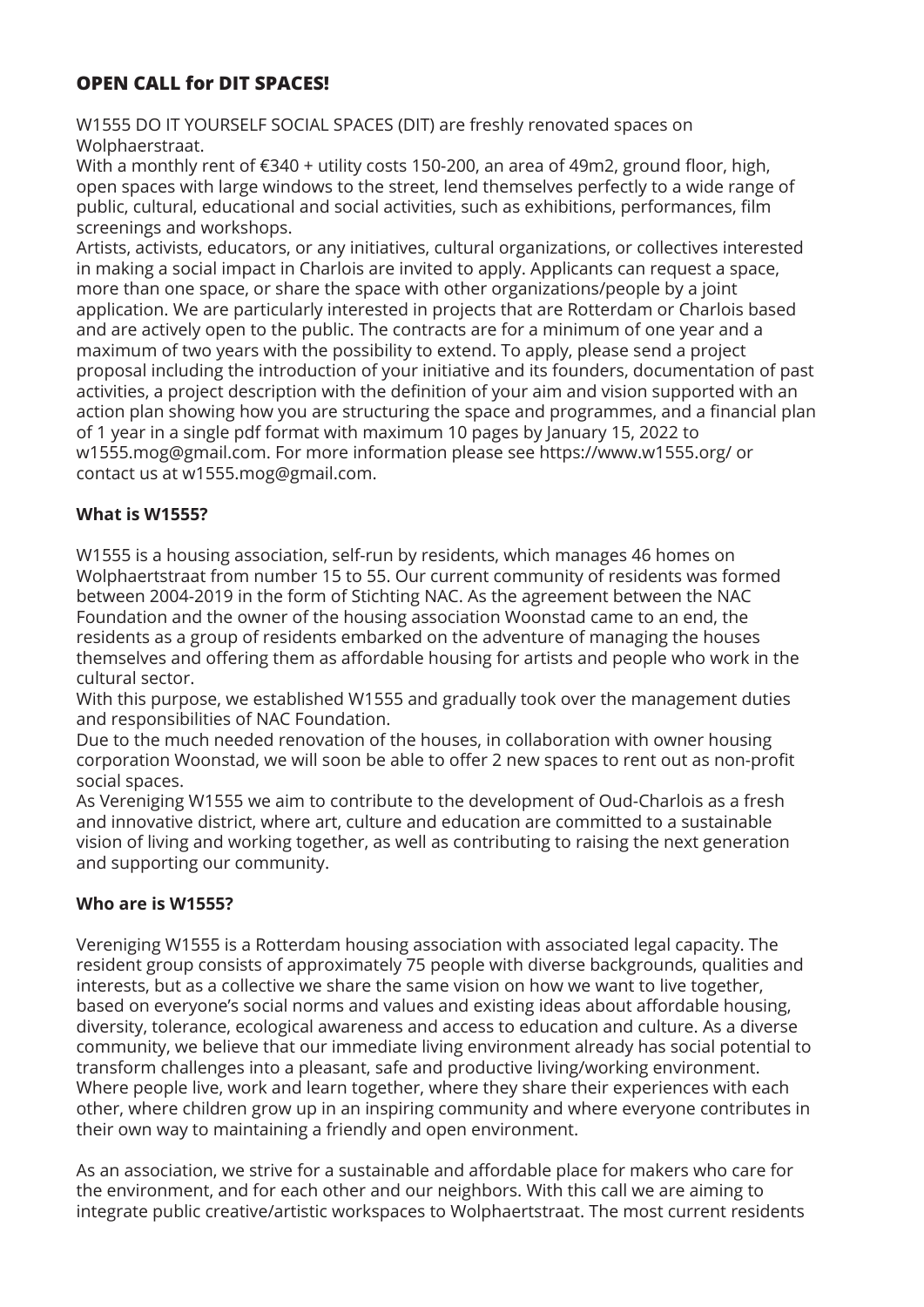have a background in craft, art, culture and education.

## **Inclusive and diverse**

We want to reach the different communities in Charlois and the rest of Rotterdam. We want our DIT spaces to be accessible to all residents of Charlois, by making them sustainable, accessible and open to meeting.

With this call, we invite various and diverse parties to participate in this development and thereby join our community.

### **What is the culture group?**

The culture group consists of a number of residents / members of Vereniging W1555. They are responsible for artistic and cultural activities linked to the DIT spaces. The culture group is responsible for recruiting new tenants so that a reliable tenant is found and no vacancy occurs; vacancy is cost-threatening for the association. At the end of this Call, the culture group will present the selected DIT tenants to the members. They ensure a good relationship between DIT tenants and residents and provide feedback to the association where necessary. They are responsible for the well-being of the place and ensure a lasting good relationship with the neighbors and the association as a whole.

### **What is a DIT space?**

DIT rooms serve as a place for gathering, presentation, holding workshops or exchanging ideas. They not only offer residents a platform to come together, but also act as a social connection for the area. This functions on a small scale, for example with neighbors or local residents, but can also attract international visitors or interested parties. Organizing workshops and transferring specific artistic skills creates contacts, strengthens mutual ties and can provide concrete opportunities to earn an income and bring up the rent.

With an inclusive attitude, we give the different communities in Charlois a platform and reach and involve the rest of Rotterdam in our activities. The social spaces released after the renovation play a crucial role in achieving this goal.

These spaces, and their management, will shape our role within the Charlois community. We want our DIT spaces to be accessible to everyone. We do this by making them sustainable and available and by opening them up to involvement and own initiative.

We want the two new DIT spaces that will become available to be working together with other parties. These can be already existing or newly formed collectives, organizations or initiatives. Our vision and goals for these spaces are focused on art, and culture in all its diversity, including educational activities. For example, arts education, workshops and skills sharing; or artistic programming, such as exhibitions, performances, film screenings; and social activities consisting of daily exchanges between local residents, an open kitchen and, for example, street parties or flea markets.

#### **What are the rules and expectations?**

We charge a fixed rent per DIT space that becomes available at Wolphaertstraat from numbers 49 to 52. The fixed monthly rent for the 49 m2 space is € 340.00 + utility costs 150-200. The tenants must pay the monthly rent and follow the procedures below:

a- A user agreement will be prepared, to be signed by both parties, to ensure the delivery of the monthly rent, payment of one month deposit and to make sure that the House Rules of the DIT spaces are followed, and any damages are recoverable.

b- These spaces must be structured for non commercial use and self sustained through their activities. Within the regulations of the Woonstad Social Housing agreement, only %10 of the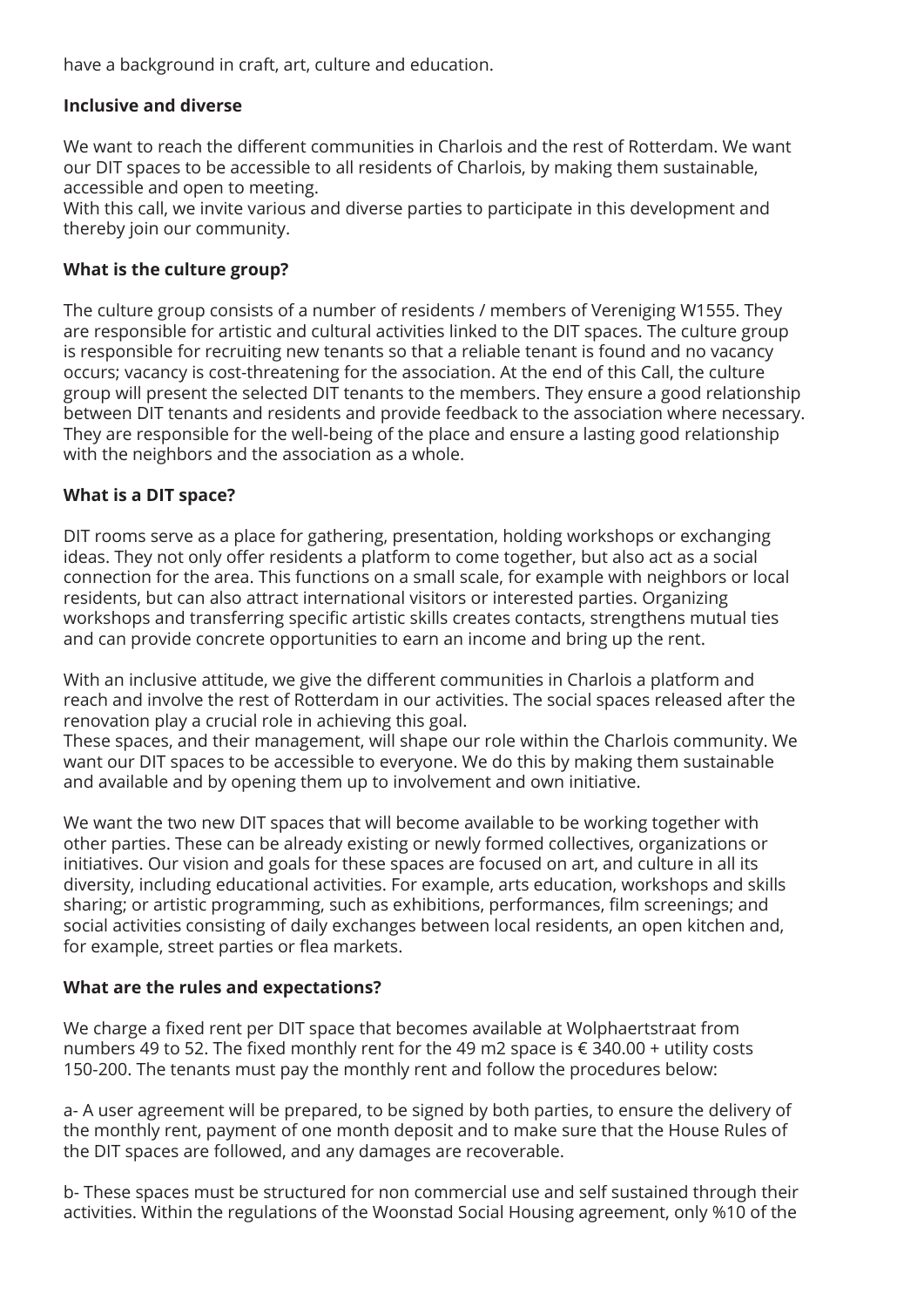rented DIT space will be allowed for commercial use.

c- Between the association and the DIT tenant are specific agreements made in a lease. Mutual notice period is at least 3 months.

d- Every year there is at least 1 consultation between the DIT tenant and the DIT group, with the course of the proceedings and relationship with the association and its residents and users is discussed.

e- The rental agreements for these spaces will be for a minimum of 1 year and a maximum of 2 years.

### **Who can apply?**

For the four new DIT spaces that will become available after the renovation, we want to collaborate with new/old initiatives, collectives or organisations. We believe the DIT spaces can be essential to share our mission of:

- Offering spaces to makers where they can develop their artistic, cultural and educational activities, and therefore contribute to the city's cultural field;

- Offering education in terms of arts and culture to different local target audiences, with a special focus on children and less privileged groups;

- Exerting a very important social role in the neighbourhood in terms of social cohesion;

- Creating bridges with existing cultural institutions within the city and actively contributing to the city's cultural scenario;

- Bringing local and non-local audiences to create a more diverse social atmosphere together.

To achieve this aim in the selection, we will prioritize the collectives, organizations, initiatives that are:

\*Rotterdam or Charlois based,

\* Being run by and for a diverse and inclusive group of people and considering a diverse and inclusive target group including minorities, refugees, immigrants, gay communities. \*non-profit

\*autonomous

\* Organizing public gatherings and open to the public.

Culture team of W1555 follows a points system that ensures the selection of projects that fit the above descriptions.

The four DIT spaces can respond to the need of four different parties or a single space can also be shared by two parties that team up for the open call as long as the agreements are stated clearly. This way, more small-sized initiatives will be brought to the street and these spaces can make use of one another's network.

Alternatively, in need of a bigger space, two or more of these DIT spaces can be combined together to respond to the need of a single initiative or organization that proposes a sufficient and solid financial and organizational plan. In such a case, financial resources (such as a sponsor, gained funding or a bank statement with at least 6 months of the rent budget) should be provided with official documents to minimize the expectation risks. With this scenario we are looking for non-profit cultural organizations or institutions that can partner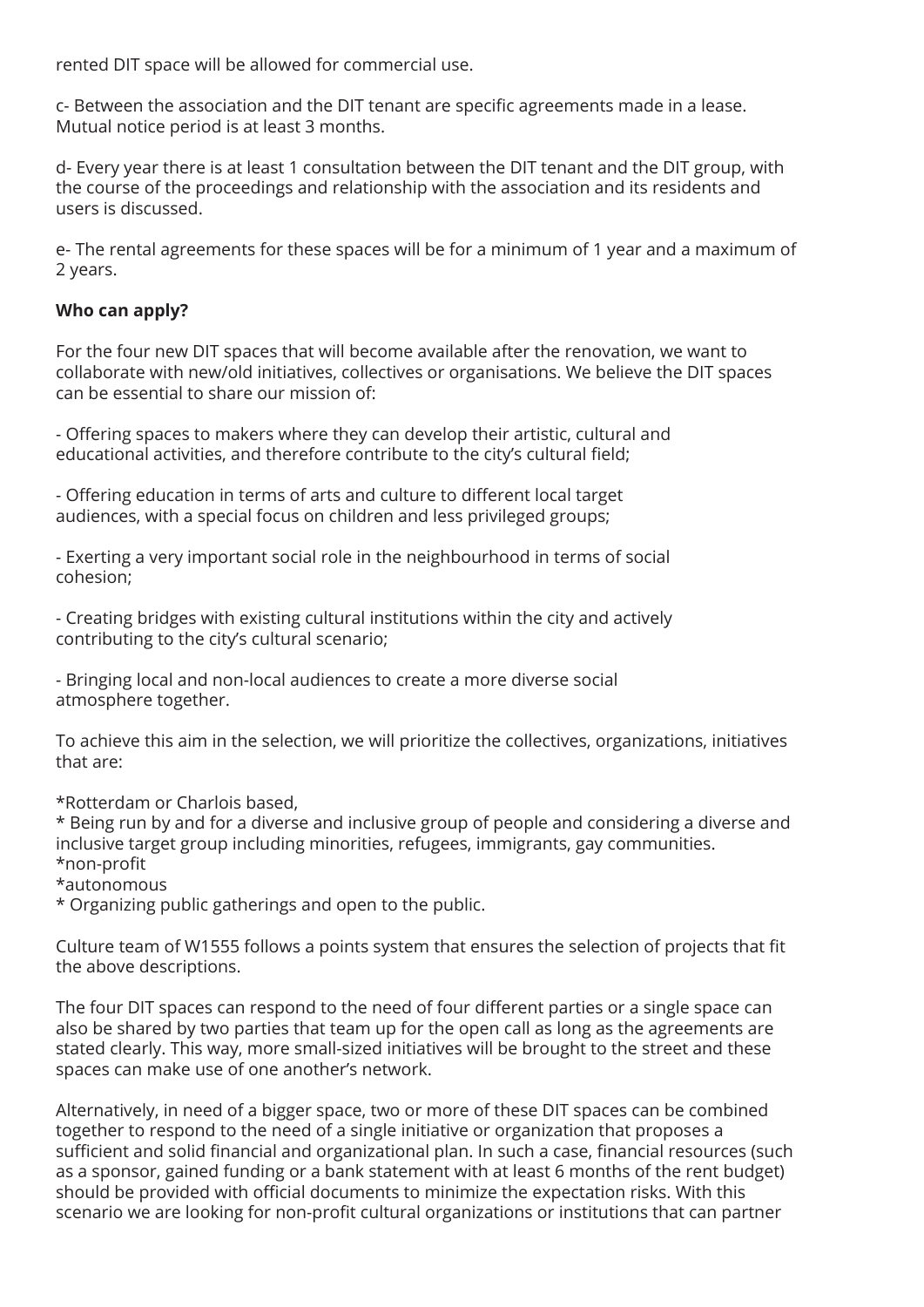with the W1555 to program these spaces with maximum openness to the local communities of Charlois Rotterdam.

# **How to apply?**

Submit your proposal to w1555.mog@gmail.com by January 15, 2022, including the following documents

- introduction of the initiative
- introduction of the initiators

• what your project proposal is, with the definition of your goal and vision supported by an action plan

• Which target groups do you serve and how do you reach them, both at an urban and local level

- Tell us clearly about the diversity and inclusiveness of your project
- documentation of previous activities
- financial annual overview last year
- a financial budget of 1 year.

• if present; proof of a legal form from KVK in one pdf format with up to 10 pages before December 16th to w1555.mog@gmail.com

For more information, visit https://www.w1555.org/ or contact us at w1555.mog@gmail.com.

## **Selection procedure**

The selection will be made in two steps:

• The first round is the submission of the online application which will be processed by the culture team in collaboration with all residents of W1555

• In the second round, selected candidates are invited to meet and present their projects, giving an overview of how they envision the space